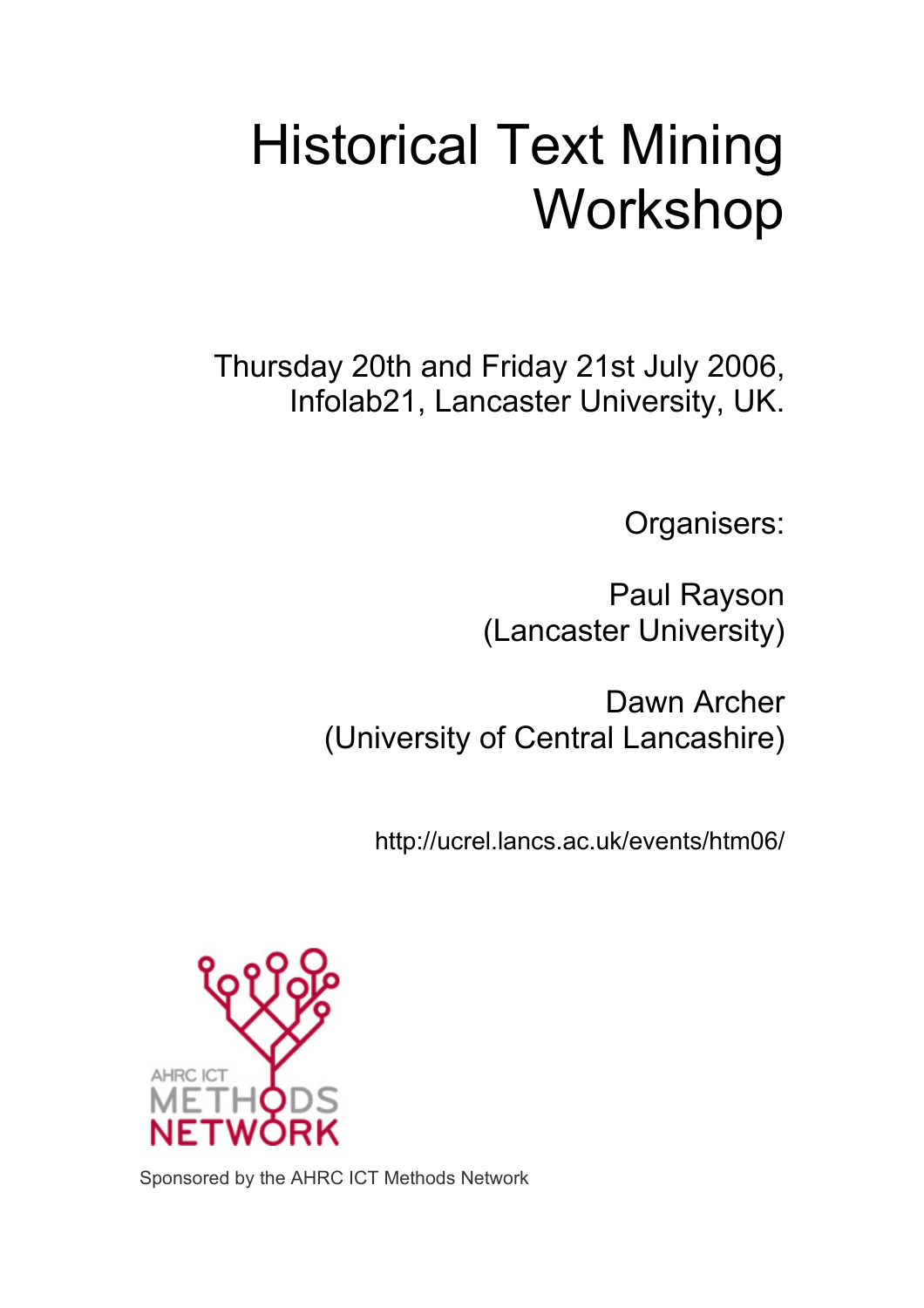| <b>Thursday 20th July</b>                                                       |                                                                                                                                                                                     |  |
|---------------------------------------------------------------------------------|-------------------------------------------------------------------------------------------------------------------------------------------------------------------------------------|--|
| 10:00                                                                           | Registration and coffee                                                                                                                                                             |  |
|                                                                                 | 10:20 Welcome and introductions                                                                                                                                                     |  |
| <b>Morning Session:</b><br>What's possible with modern data?                    |                                                                                                                                                                                     |  |
| 10:30                                                                           | "Historical Text Mining", Historical "Text Mining" and "Historical<br>Text" Mining: Challenges and Opportunities<br>Robert Sanderson (University of Liverpool)                      |  |
| 11:00                                                                           | Introduction to GATE (General Architecture for Text Engineering)<br>Wim Peters (University of Sheffield)                                                                            |  |
| 11:30                                                                           | Introduction to WordSmith<br>Mike Scott (Liverpool University)                                                                                                                      |  |
| 12:00                                                                           | Tutorial: Corpus annotation and Wmatrix<br>Paul Rayson (Lancaster University)                                                                                                       |  |
|                                                                                 | 12:30 Lunch                                                                                                                                                                         |  |
| <b>Afternoon session:</b><br>Problems re-applying such tools to historical data |                                                                                                                                                                                     |  |
| 13:30                                                                           | Search methods for documents in non-standard spelling<br>Thomas Pilz and Andrea Ernst-Gerlach (Universität Duisburg-<br>Essen)                                                      |  |
| 14:00                                                                           | The Potential of the Historical Thesaurus of English<br>Christian Kay (University of Glasgow)                                                                                       |  |
| 14:30                                                                           | <b>Discussion</b>                                                                                                                                                                   |  |
| 15:00                                                                           | Coffee/tea break                                                                                                                                                                    |  |
| 15:30                                                                           | The CEEC corpora and their external databases<br>Samuli Kaislaniemi (University of Helsinki)                                                                                        |  |
| 15:50                                                                           | <b>Exploring Speech-related Early Modern English Texts: Lexical</b><br><b>Bundles Re-visited</b><br>Jonathan Culpeper (Lancaster University) and Merja Kytö<br>(Uppsala University) |  |
| 16:30                                                                           | Introducing nora: a text-mining tool for literary scholars<br>Tom Horton (University of Virginia)                                                                                   |  |
| 17:00                                                                           | Closing discussion                                                                                                                                                                  |  |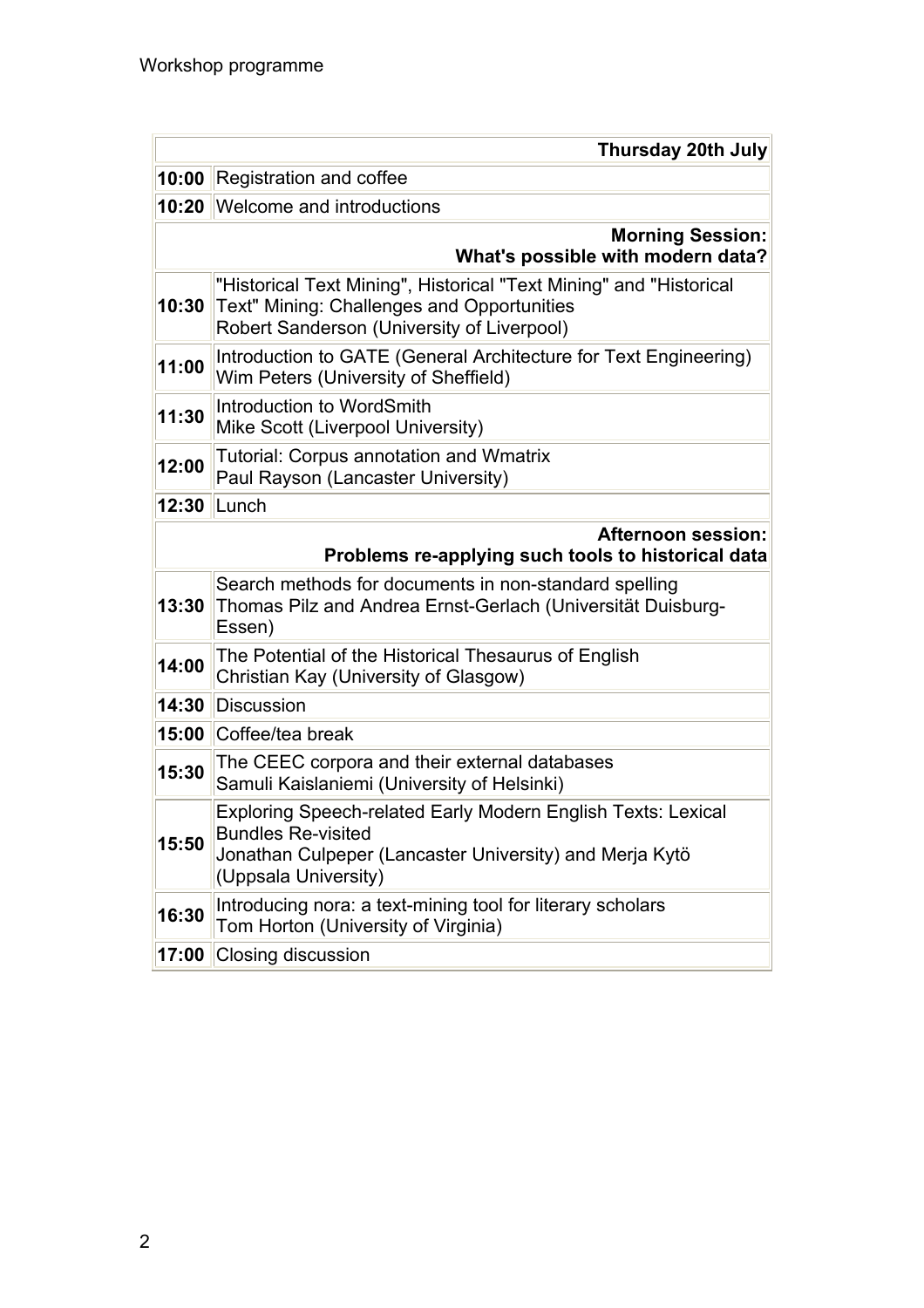| Possible solutions to the problems identified on day 1<br>Teaching a computer to read Shakespeare: the problem of spelling<br>variation and Tutorial on the variant detector tool (VARD)<br>9:30         | <b>Morning Session:</b> |
|----------------------------------------------------------------------------------------------------------------------------------------------------------------------------------------------------------|-------------------------|
|                                                                                                                                                                                                          |                         |
| Dawn Archer (University of Central Lancashire) and Paul Rayson<br>(Lancaster University)                                                                                                                 |                         |
| The advantages of using relational databases for large historical<br>10:15<br>corpora<br>Mark Davies (Brigham Young University)                                                                          |                         |
| 11:15 Coffee/tea break                                                                                                                                                                                   |                         |
| 11:30 Discussion                                                                                                                                                                                         |                         |
| Managing Momus: following the fortuna [sic] and frequency of a<br>trope in Early English Books Online<br>12:00<br><b>Stephen Pumfrey (Lancaster University)</b>                                          |                         |
| Digitisation of historical texts at ProQuest and ways of accessing<br>12:15<br>variant word forms<br>Tristan Wilson (ProQuest Information and Learning)                                                  |                         |
| Lessons learnt from transcribing and tagging the Newcastle<br><b>Electronic Corpus of Tyneside English</b><br>12:30<br>Joan Beal (University of Sheffield) and Nick Smith (Lancaster<br>University)      |                         |
| Lunch<br>13:00                                                                                                                                                                                           |                         |
| Visit to the Rare Book Archive in Lancaster University Library to<br>view the Hesketh Collection<br>13:30<br>Participants who have registered in advance of the workshop will<br>need to bring photo-ID. |                         |
| <b>Afternoon session:</b><br><b>Final round-up</b>                                                                                                                                                       |                         |
| 14:00<br>Software demonstrations and small-group discussion                                                                                                                                              |                         |
| <b>Nineteenth Century Serials Edition Project</b><br>14:30<br>Suzanne Paylor, Jim Mussell (Birkbeck College)                                                                                             |                         |
| LICHEN: The Linguistic and Cultural Heritage Electronic Network<br>14:45<br>Lisa Lena Opas-Hänninen (University of Oulu)                                                                                 |                         |
| 15:00<br>Discussion: Software requirements                                                                                                                                                               |                         |
| 15:15<br>Coffee/tea break                                                                                                                                                                                |                         |
| 15:45<br>Round-up discussion: where to next?                                                                                                                                                             |                         |
| Close<br>16:30                                                                                                                                                                                           |                         |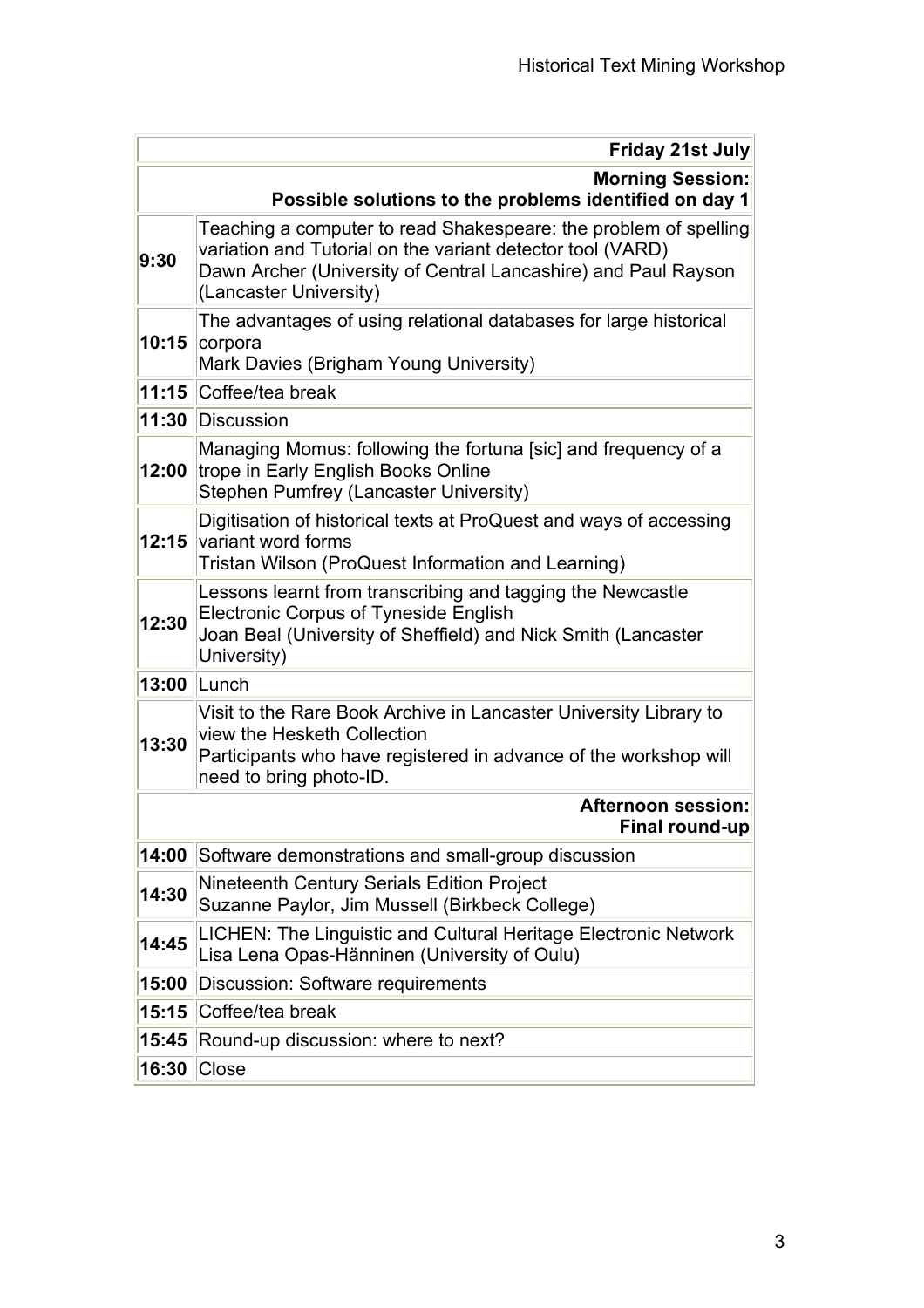# **"Historical Text Mining", Historical "Text Mining" and "Historical Text" Mining: Challenges and Opportunities**

Robert Sanderson (University of Liverpool)

The title of the workshop is itself a perfect example of the challenges of text mining, as all three groupings of the words are equally valid:

the application of text mining to modern treatises about the past; the history of text mining; or the mining of ancient texts, be they fact, fiction, poetry or prose. This presentation will try to cover all three at a high level, suggesting some definitions, challenges and opportunities for meaningful interdisciplinary collaboration, for subsequent presentations to address in more detail.

Dr Robert Sanderson is a lecturer in Computer Science at the University of Liverpool, teaching Data Mining and Information Systems. He completed his PhD in 2003, comprising an electronic edition of Book 1 of the medieval historian Froissart's "Chroniques", merging information science, medieval history and language. Since 2000, he has been working with the Cheshire Project, jointly at UC Berkeley and Liverpool, a partner in the National Centre for Text Mining to provide a standards-based, grid-capable information framework.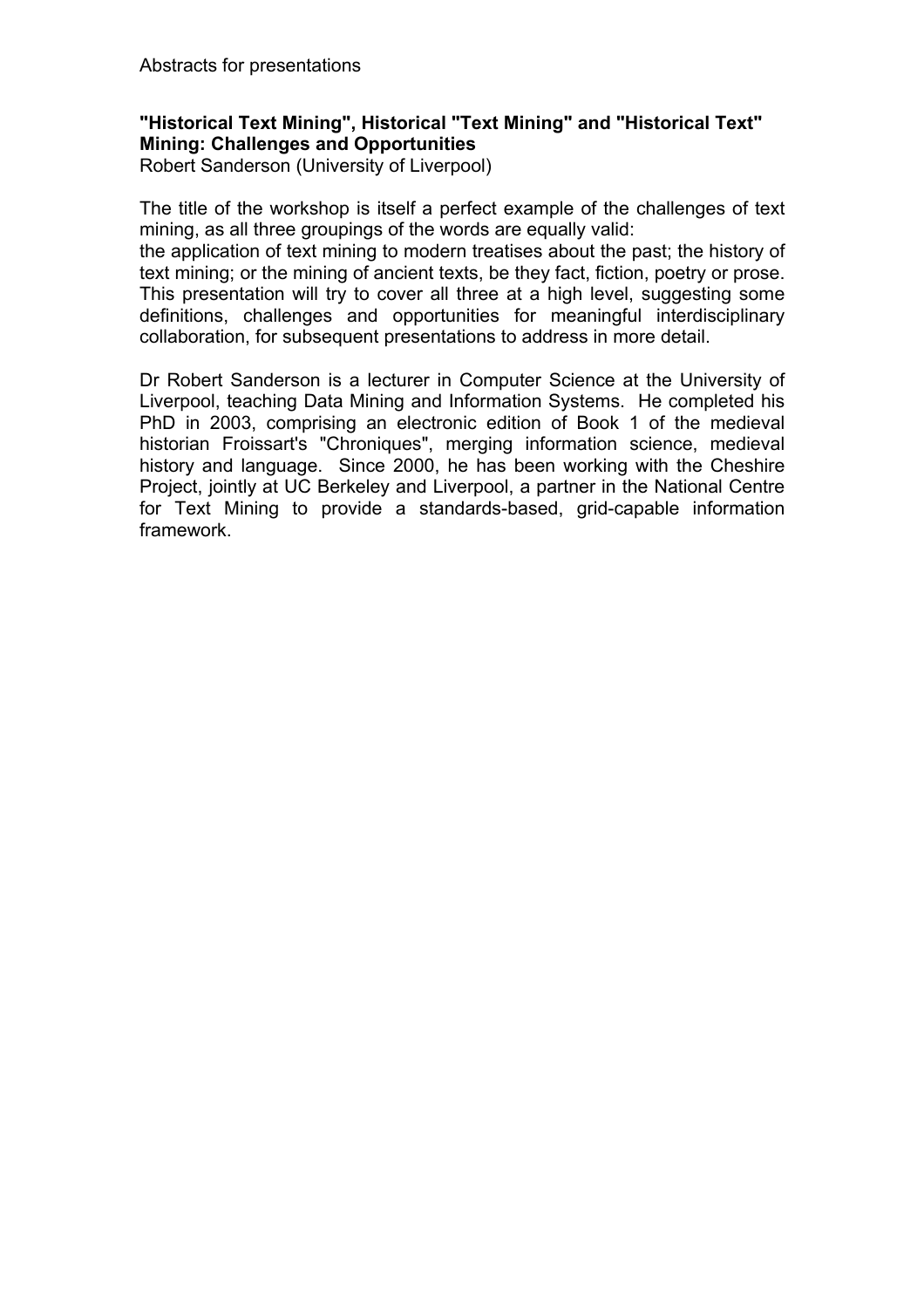# **Introduction to GATE (General Architecture for Text Engineering)**

Wim Peters (University of Sheffield)

In this presentation I will provide an introduction to the language engineering platform GATE (Generalised Architecture for Text Engineering; [http://www.gate.ac.uk\)](http://www.gate.ac.uk/). GATE has been under development for more than 10 years, and is used by thousands of people around the world within research areas such as linguistics, human language technology and semantic web. GATE comes with a user-friendly graphical interface, and enables the user to

- load their documents from a variety of formats, from Ascii to XML:
- select existing language analysis tools, for instance a part of speech tagger or a morphological analyser.

Various modules are freely available for the analysis of a number of languages, although English is by far most widely supported. The analysis tools that are currently available in GATE allow the user to:

- manually/automatically create annotations for text elements (words, phrases, paragraphs...)
- integrate existng tools into the GATE architecture and run them;
- create new tools in order to create self-made annotations
- evaluate the output
- export their results in XML

These functionalities for the analysis of synchronic language use are useful for any diachronic linguistic applications. Proof of concept has already been given by a number of projects that work on historical aspects of language: Perseus, ETCSL and The Old Bailey. If time permits, I will give a live demonstration to illustrate some of the functionalities listed above.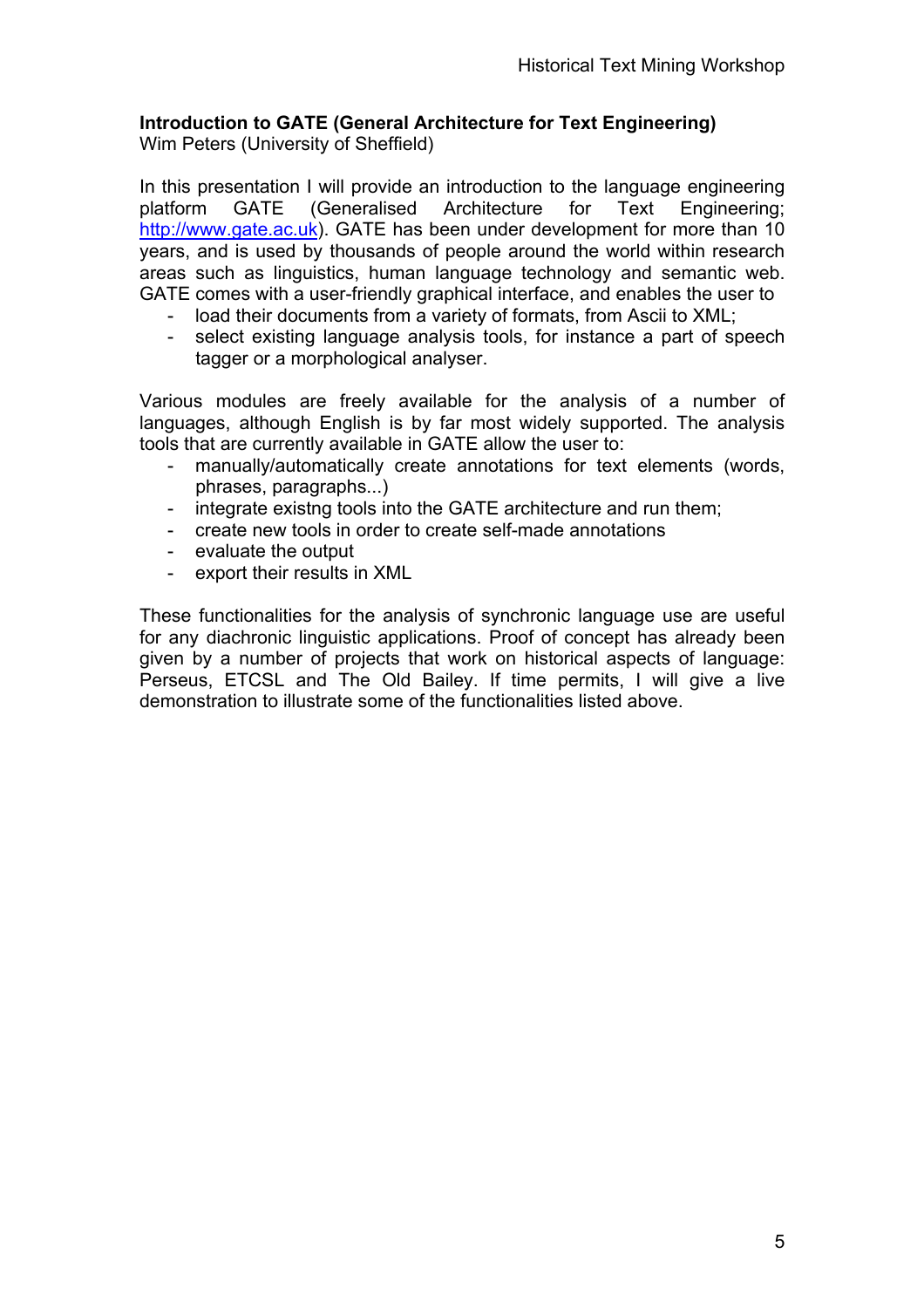# **Search methods for documents in non-standard spelling**

Thomas Pilz and Andrea Ernst-Gerlach (Universität Duisburg-Essen)

The interdisciplinary project 'Rule-based search in text databases with nonstandard orthography (RSNSR)' develops methods to ease the often time consuming work with historical documents. Our goal is to provide expert users as well as interested amateurs with an online search engine that is able to reliably deal with the problems that arise when working with non-standard texts, i.e. historical spellings, faulty character recognition or transcription and obsolete characters. Therefore, we are working on manually as well as automatically derived rule sets and distance metrics and their topographical and diachronic distribution.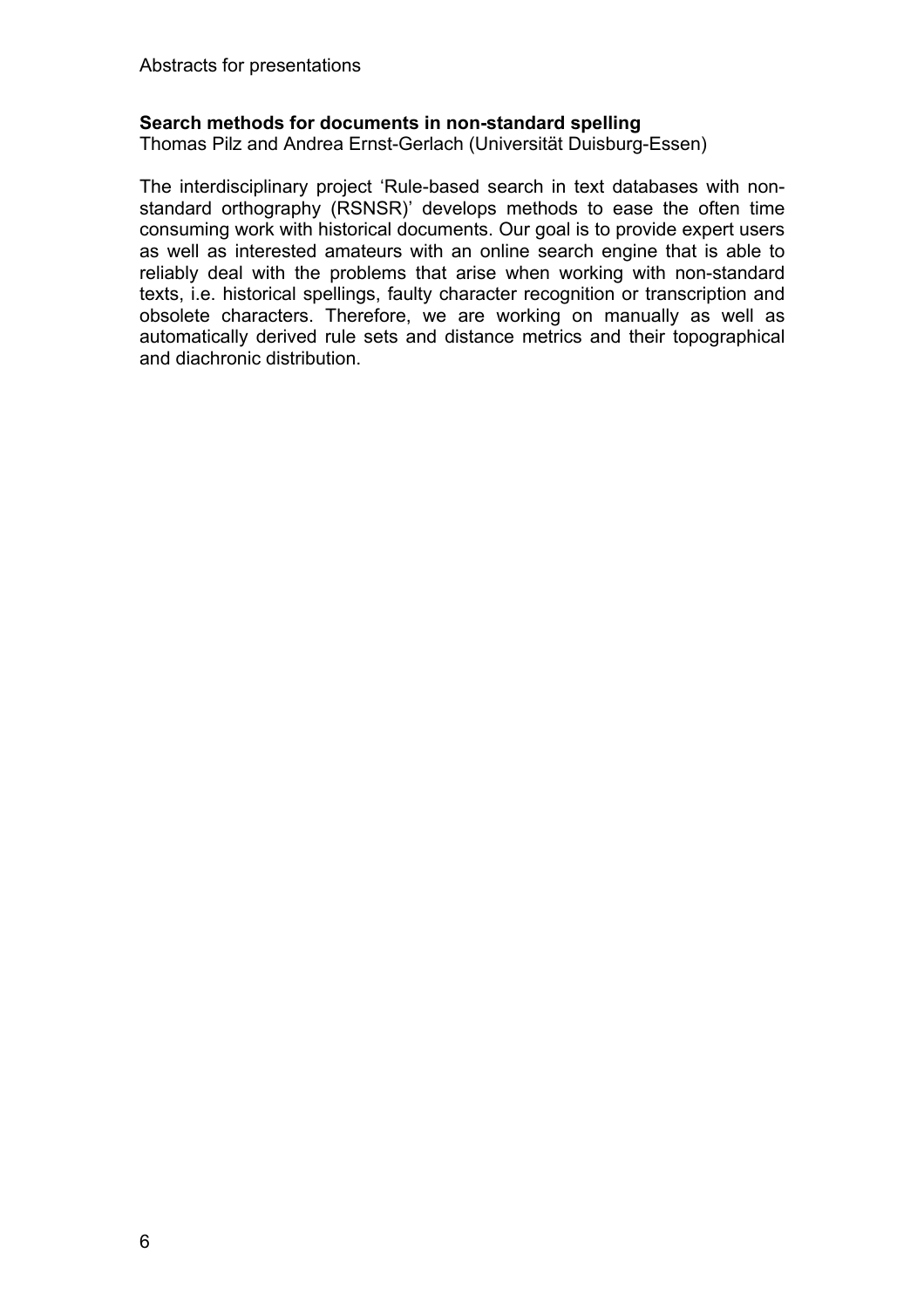# **The Potential of the Historical Thesaurus of English**

Christian Kay (University of Glasgow)

The Historical Thesaurus of English  $(HT)^{1}$  $(HT)^{1}$  $(HT)^{1}$  is a semantic index to the Oxford English Dictionary  $(OED)^2$  $(OED)^2$  supplemented by Old English materials also published separately in A Thesaurus of Old English  $(TOE)^3$  $(TOE)^3$ . Word senses are organised within 26 major semantic fields in a hierarchy of categories and subcategories, with up to fourteen levels of delicacy. The material is held in a database and first steps towards internet publication have been taken by an AHRC-ICT Strategy Project creating searches for use in a range of humanities disciplines<sup>[4](#page-6-3)</sup>. Although initially of interest to historians of the English Language, the study of vocabulary can also reveal a good deal of social and cultural information. In addition to a browsing facility, searches are currently offered on synonyms, affixes, style labels, parts of speech and dates of use. It will be argued that the project also has potential for text mining and for probability-based disambiguation of polysemous words<sup>[5](#page-6-4)</sup>.

 $\overline{a}$ <sup>1</sup> http://www.arts.gla.ac.uk/sesll/englang/thesaur/homepage.htm

<span id="page-6-1"></span><span id="page-6-0"></span><sup>&</sup>lt;sup>2</sup> The Oxford English Dictionary. 1884-1933 ed. by Sir James A. H. Murray, Henry Bradley, Sir William A. Craigie & Charles T. Onions; *Supplement*, 1972-1986 ed. by Robert W. Burchfield; 2nd edn, 1989, ed. by John A. Simpson & Edmund S. C. Weiner; *Additions Series*, 1993- 1997, ed. by John A. Simpson, Edmund S. C. Weiner & Michael Proffitt; 3rd edn (in progress) *OED Online*, March 2000-, ed. by John A. Simpson. Oxford: Oxford University Press.<br><sup>3</sup> Jane Roberts & Christian Kay with Lynne Grundy, *A Thesaurus of Old English*, King's

<span id="page-6-2"></span>College London Medieval Studies XI, 1995, 2 vols. Second impression, Amsterdam: Rodopi, 2000.

An electronic version, supported by British Academy LRG-37362, can be seen at http://libra.englang.arts.gla.ac.uk/oethesaurus/

<span id="page-6-3"></span><sup>&</sup>lt;sup>4</sup> Jeremy Smith, Simon Horobin and Christian Kay, Lexical Searches for the Arts and Humanities, AR112456.

<span id="page-6-4"></span><sup>5</sup> For an overview, see Wilks, Yorick A., Slator, Brian M., and Guthrie, Louise M., *Electric Words: Dictionaries, Computers and Meanings* (Cambridge, MA, and London: MIT Press, 1996). More recent work, including the MALT project (Mappings, Agglomerations and Lexical Tuning), is described at http://www.dcs.shef.ac.uk/~yorick/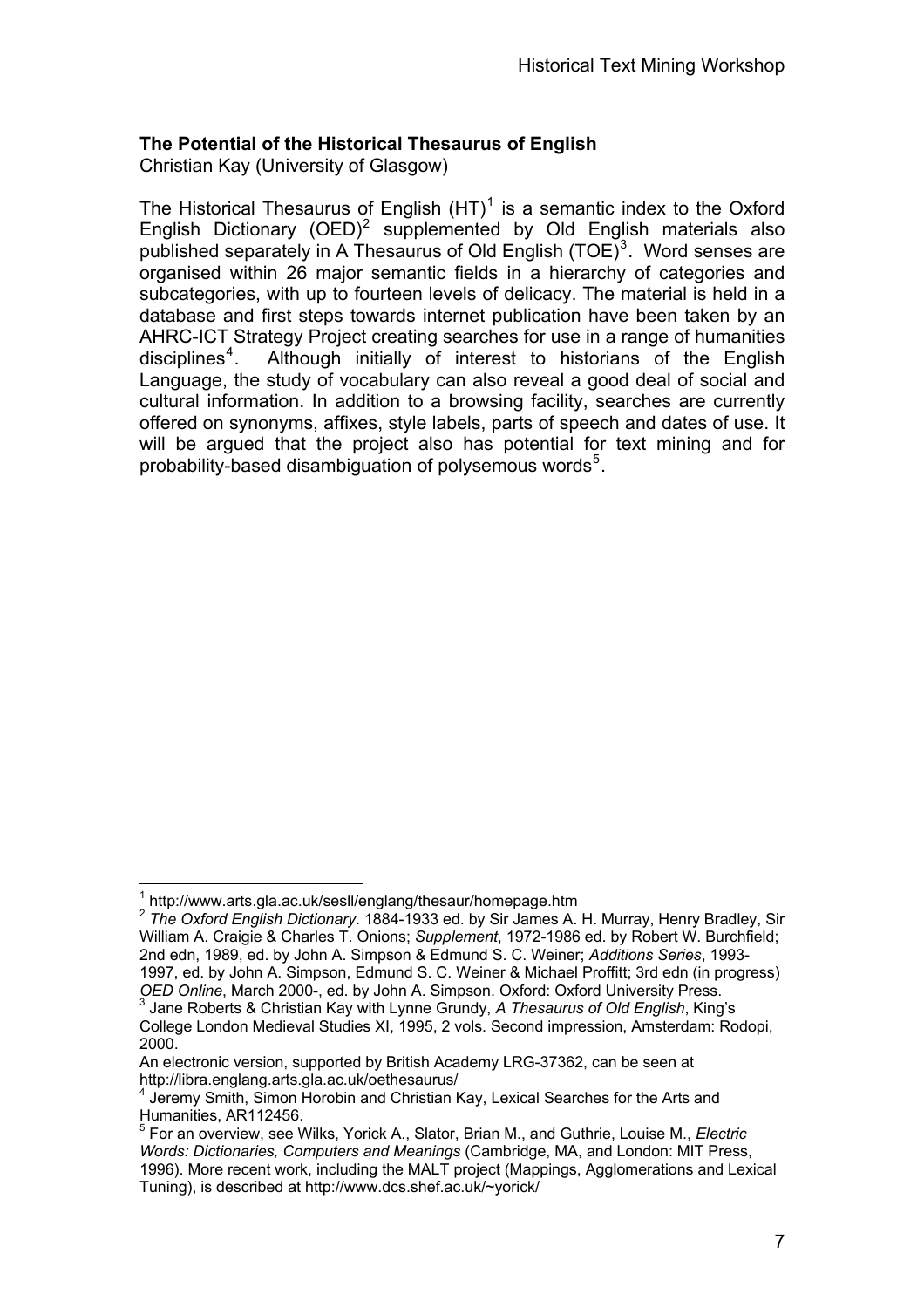# **The CEEC corpora and their external databases**

Samuli Kaislaniemi (University of Helsinki)

The *Corpus of Early English Correspondence* (CEEC) is a diachronic corpus of personal letters designed for historical sociolinguistics, compiled at the University of Helsinki since 1994. It spans the years 1402-1800, and contains about 5.3 million words.

The CEEC consists of five subcorpora of texts, and two databases of extralinguistic socioregional information: the first database contains information on each letter, the second detailed information on each writer. In the early stages of compilation of the CEEC, it was felt that including this information in the text header of each letter in TEI- or COCOA-coding did not really fit the design of the corpus. Extensive headers were also felt to present further, technical, problems.

Seeing that such problems can be overcome with modern corpus and database tools, the CEEC team is now working on digitizing the letter database, and creating a relational database architecture which will enable free searches of the corpus texts according to the desired combination of socioregional variables.

At present, two of the CEEC subcorpora have been released through the Oxford Text Archive: the 450,000-word *CEEC Sampler* (CEECS) in 1998, and the 2.2m-word parsed and POS-tagged *Parsed CEEC* (PCEEC) in 2006.

### *References*

- CEECS = *The Corpus of Early English Correspondence Sampler*. 1998. Compiled by the CEEC Project Team. Helsinki: University of Helsinki. <http://khnt.hit.uib.no/icame/manuals/ceecs>.
- PCEEC = *The Parsed Corpus of Early English Correspondence*. 2006. Annotated by Ann Taylor, Arja Nurmi, Anthony Warner, Susan Pintzuk, and Terttu Nevalainen. Compiled by the CEEC Project Team. York: University of York and Helsinki: University of Helsinki. <www.eng.helsinki.fi/varieng/team2/1\_2\_4\_projects.htm>
- Nevalainen, Terttu & Helena Raumolin-Brunberg. 2003. *Historical Sociolinguistics: Language Change in Tudor and Stuart England.*  London: Longman.
- Raumolin-Brunberg, Helena & Terttu Nevalainen. 2005. "Historical sociolinguistics: The *Corpus of Early English Correspondence*". *Models and Methods in the Handling of Unconventional Digital Corpora* vol. 2: *Diachronic Corpora* ed. by J. C. Beal, K. Corrigan & H. Moisl. Palgrave.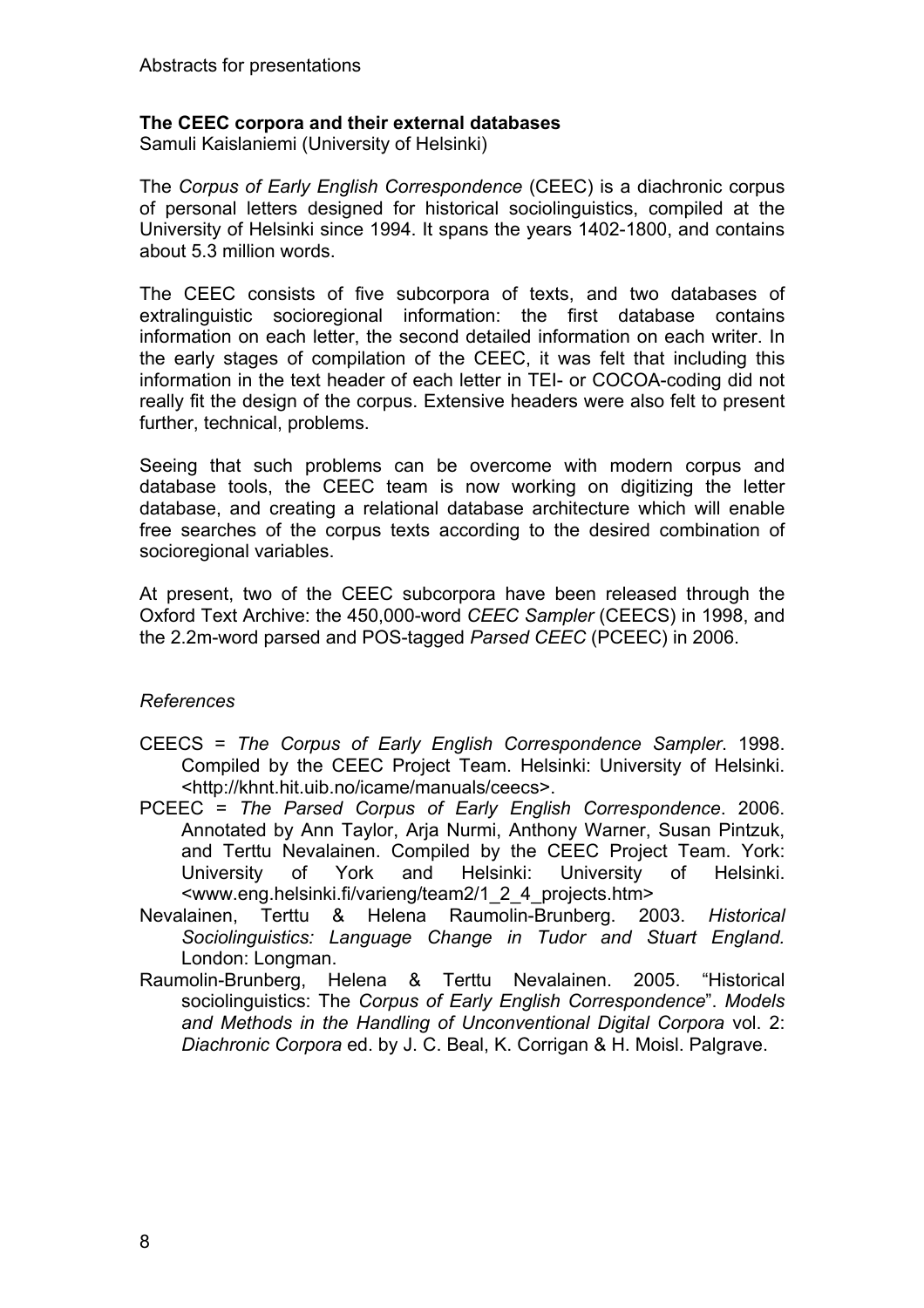# **Exploring Speech-related Early Modern English Texts: Lexical Bundles Re-visited**

Jonathan Culpeper **Meria Kytö** Meria Kytö Department of Linguistics and English Language Department of English Lancaster University **Lancaster University** 

The study of 'fixed' expressions is receiving increasing attention within the corpus linguistics framework. Most studies have so far focused on presentday English, spoken (cf., e.g., Aijmer 1996, Hudson 1998) and written (cf., e.g., Moon 1998). Much less work has been done on linguistic fixedness in early English, despite the fact that the role of conventionalised expressions in the history of discoursal phenomena is becoming a popular area of study (e.g. Kopytko 1995; Nevalainen and Raumolin-Brunberg 1995; Nevala 2004; Traugott 2001: chapter 4).

 In an earlier study (Culpeper and Kytö 2002), we investigated the role played by recurrent word-combinations in a pilot version of the *Corpus of English Dialogues, 1560-1760*. Biber et al. (1999) refer to such recurrent expressions as 'lexical bundles'–computationally derived groups of words, where each word has a particular frequency of co-occurrence with other words in the group. There is no requirement that the bundles are structurally or semantically complete, and in fact they are usually not. In common with other studies (e.g. Altenberg 1998), we will focus on lexical bundles which consist of at least three words. Biber et al. (1999: 992) suggest that threeword bundles can be considered as a kind of extended collocational association. Once we derived our lexical bundles, we classified them according to function. Our functional classification was broadly based on Halliday's (e.g. 1994) three functional components of language: ideational, interpersonal and textual (see also Moon 1998).

 In our present paper we will pursue this topic further, addressing the following research questions: (i) what were the recurrent types of lexical bundles characteristic of authentic and constructed dialogue of the period? (ii) how do they relate to particular functions; and (iii) how do they compare with those found in Present-day spoken English? Our study now has the benefit of a much more extensive collection of early texts drawn from the *Corpus of English Dialogues*. Furthermore, we will make comparisons with data drawn from a comparative corpus of present-day trial proceedings and play-texts. Methodologically, we have also addressed the issue of spelling variation in our early data.

 Our study will contribute to our knowledge of the 'spoken' language of the past, the much recognized locus of most linguistic change. It will also illuminate the present through the past and offer a starting-point for further work in the field of variationist study and historical pragmatics.

### *References*

Aijmer, K. 1996. *Conversational Routines in English. Convention and Creativity*. London & New York: Longman.

Altenberg, Bengt. 1998. "On the phraseology of spoken English: The evidence of recurrent word-clusters". *Phraseology. Theory, Analysis, and Applications,* ed. by A.P. Cowie, 101–122. Oxford: Clarendon Press.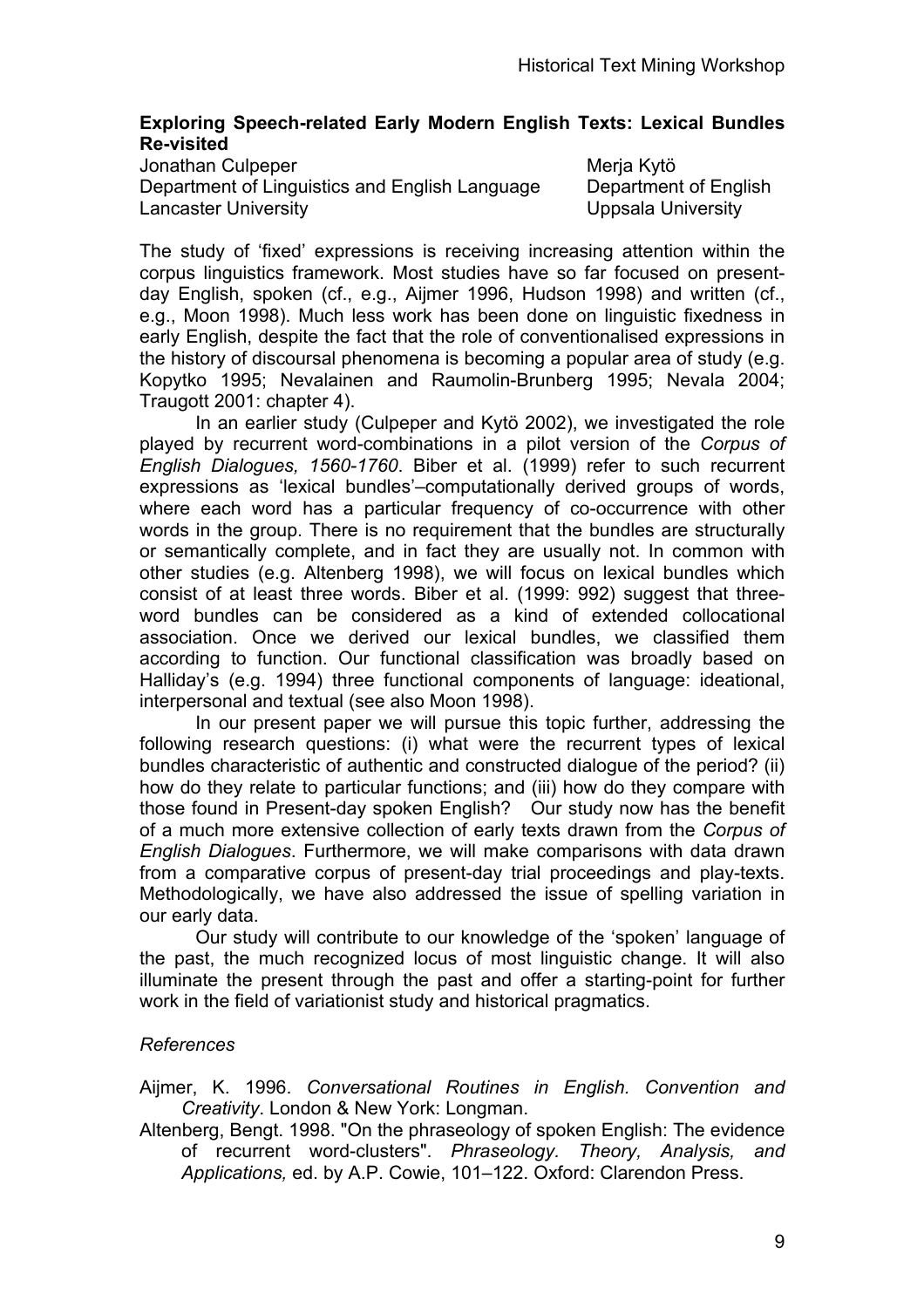- Biber, D., S. Johansson, G. Leech, S. Conrad, and E. Finegan. 1999. *Longman Grammar of Spoken and Written English*. Harlow: Pearson Education Limited.
- Culpeper, J. and M. Kytö. 2002. "Lexical bundles in Early Modern English dialogues: A window into the speech-related language of the past", in: T. Fanego, B. Méndez-Naya, and E. Seoane (eds.), *Sounds, Words, Texts and Change. Selected Papers from 11 ICEHL, Santiago de Compostela, 7–11 September 2000.* Amsterdam/Philadelphia: John Benjamins, 45– 63.
- Halliday, M.A.K. 1994. *An Introduction to Functional Grammar*. London: Edward Arnold.
- Hudson, J. 1998. *Perspectives on Fixedness, Applied and Theoretical*. Lund: Lund UP.
- Jucker, A. H. (ed.). 1995. *Historical Pragmatics. Pragmatic Developments in the History of English*. Amsterdam/Philadelphia: John Benjamins.
- Kopytko, R. 1995. "Linguistic politeness strategies in Shakespeare's plays", in: A. H. Jucker (ed.), 515–540.
- Moon, R. 1998. *Fixed Expressions and Idioms in English. A Corpus-Based Approach*. Oxford: Clarendon Press.
- Nevala, M. 2004. *Address in Early English Correspondence: Its Forms and Socio-Pragmatic Functions*. Helsinki: Société Néophilologique.
- Nevalainen, T. and H. Raumolin-Brunberg. 1995. "Constraints on politeness. The pragmatics of address formulae in early English correspondence", in: A. H. Jucker (ed.), 541–601.
- Traugott, Elizabeth Closs. (2001) *Regularity in Semantic Change.* New York: Cambridge University Press.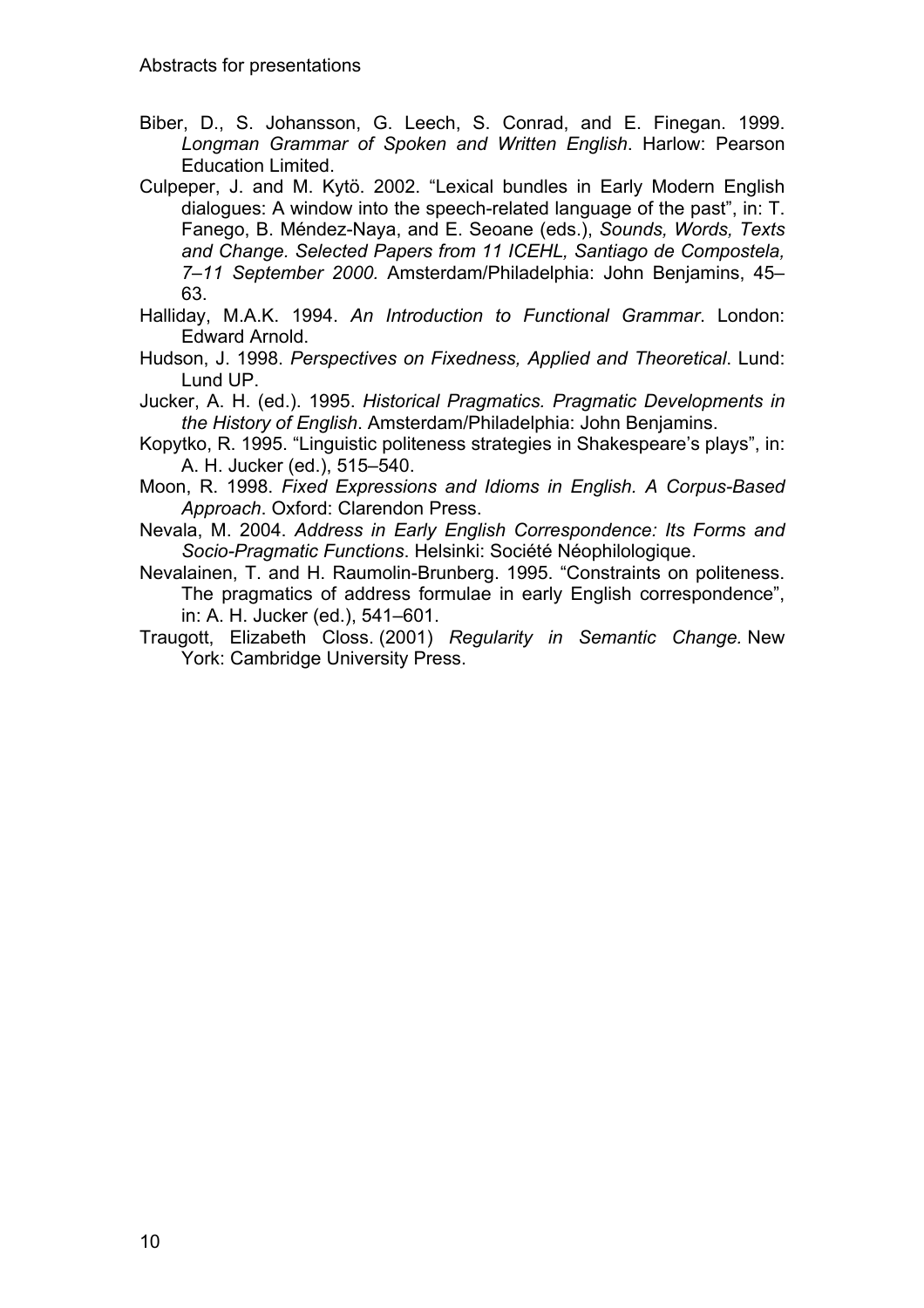# **Introducing nora: a text-mining tool for literary scholars**

Thomas B. Horton (University of Virginia, Department of Computer Science)

The high-level goal of the *nora project* [\(http://www.noraproject.org/\)](http://www.noraproject.org/) is to produce software for discovering, visualizing, and exploring significant patterns across large collections of full-text humanities resources in existing digital libraries. Our initial focus is to apply text-mining to explore problems of interest to literary scholars studying 19th century American literature. Funded by the Andrew W. Mellon Foundation, the project includes members from five universities with a wide-range of backgrounds, from the humanities to visual design to information science and computer science.

In its first 18 months, efforts within the project have focused on several initial problems, described below.

a) Developing a software architecture to support text-mining. A system called *Tamarind* was developed to process XML files, extract features, and store results in a database system. A data-mining system developed by the NCSA called *D2K* (Data to Knowledge, http://alg.ncsa.uiuc.edu/do/tools/d2k) gets data from Tamarind's data-stores for a given document collection and then carries out certain text-mining classification algorithms. D2K's Web Services component has been used to allow end-user software applications to invoke text-mining tasks on a server and get results back to the user's machine.

b) Building an end-user application to allow literary scholars to carry out textmining. An application called *noravis* has been built that allows a scholar to mark documents from a collection based on some criteria that the scholar believes important. These labels are then used as input for a text-mining algorithm that carries out a two-class classification. For example, someone studying Emily Dickinson's letters and poems might label a set of documents as being erotic or not-erotic. The noravis application invokes text-mining on the server systems, and then presents the scholar with a complete classification of all documents as erotic or not-erotic, along with results showing which vocabulary items were strong markers of eroticism. The noravis application is designed to support iteration and exploration by the scholar.

c) Exploring the usefulness of text-mining in support of literary research. We have worked with literary scholars on several research questions that concern them. In addition to the study of eroticism in Dickinson's works described above, other scholars have studied a characteristic known as sentimentalism in 19th century novels.

d) User interfaces for carrying out text-mining tasks and exploring text-mining results. Work in this area has included observation and evaluation sessions with scholars using the noravis application, as well as creating initial prototypes of future software tools to be developed in this domain.

In this presentation, I will give an overview of the nora project, its products and its activities. I will discuss various lessons-learned related to the processing of our texts and also software architecture. I will give examples of the kinds of humanities-focused research questions that we feel can be addressed by textmining, and describe some these results that have excited humanities scholars associated with the project.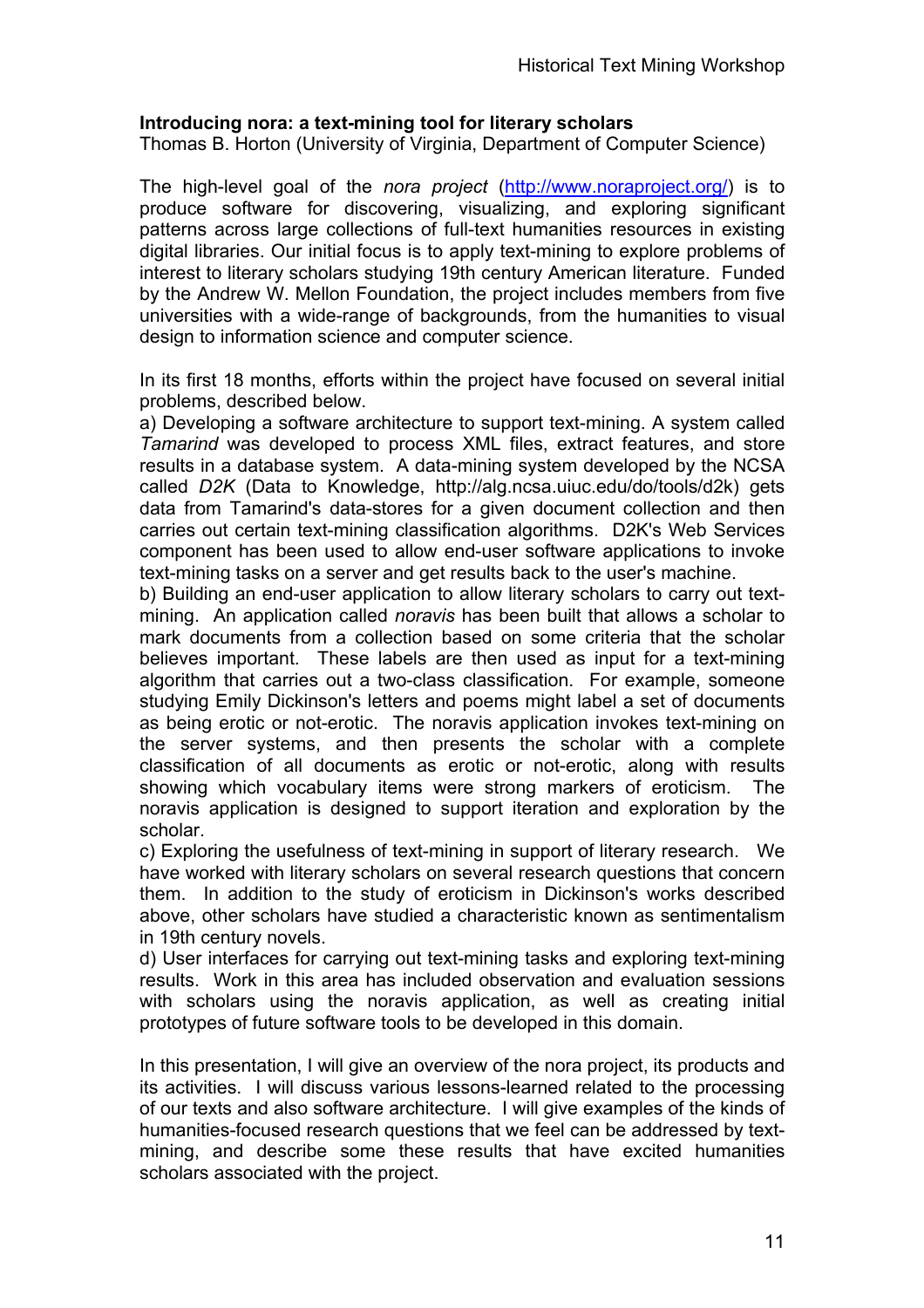# **Teaching a computer to read Shakespeare: the problem of spelling variation**

Dawn Archer (UCLAN) and Paul Rayson (Lancaster University)

A number of text mining tools exist, but their application becomes problematic when applied to historical data. There are many reasons as to why this is the case, but the most troublesome is probably that of spelling variation. In this presentation, we explain how we have sought to overcome the spelling issue as part of our work in respect to the development of an historical semantic tagger. The historical tagger is based on an existing semantic tagger, the UCREL Semantic Annotation System, which automatically tags modern English data (spoken and written) with semantic information. More specifically, we will explain how we have developed a VARiant Detector (henceforth VARD) as a means of detecting and normalising spelling variants to their modern equivalent so that USAS can begin to annotate historical data from Shakespeare onwards. We will also demonstrate a new version of VARD (with a new graphical interface developed by Alistair Baron, Lancaster University).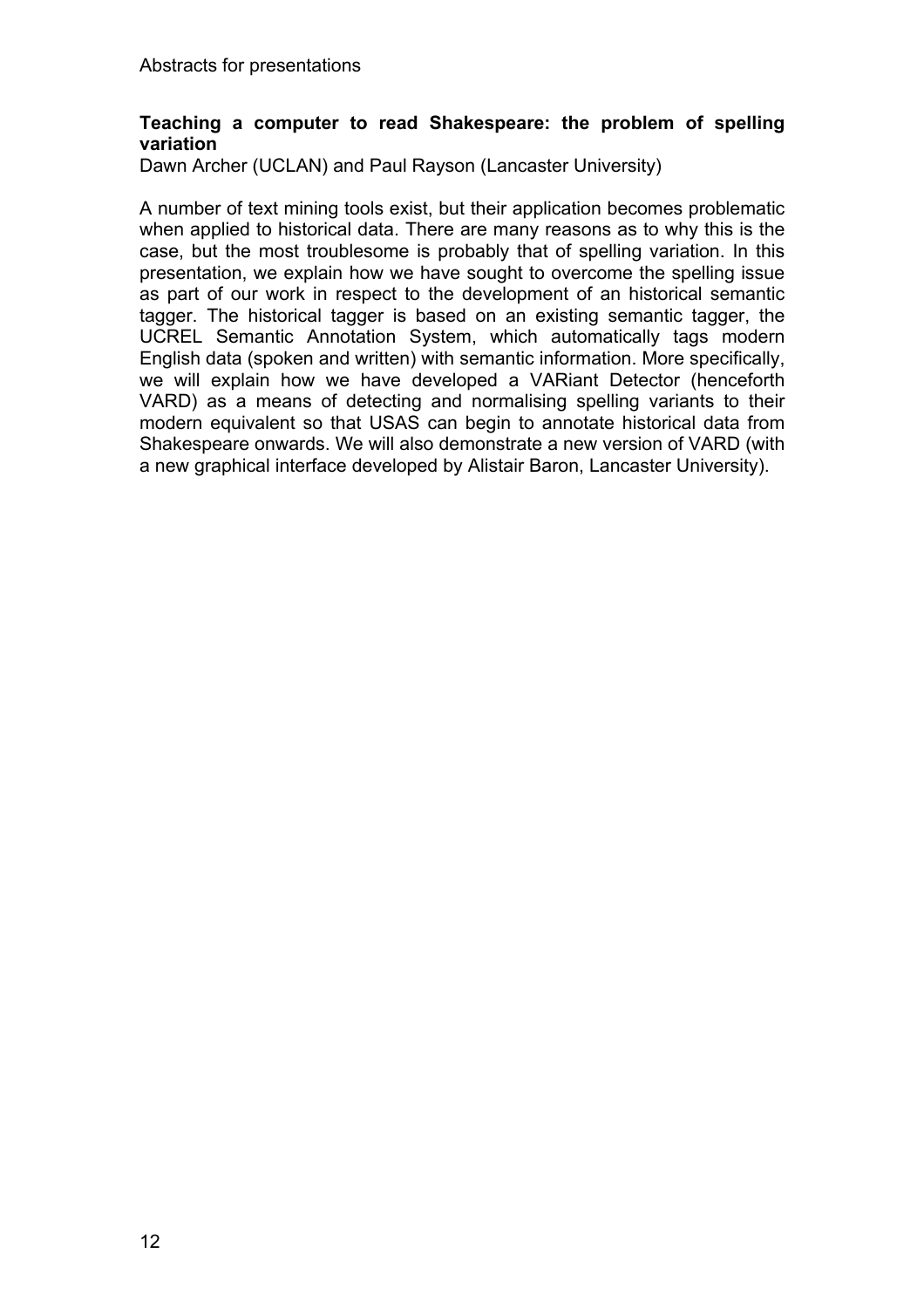# **The advantages of using relational databases for large historical corpora**  Mark Davies (Brigham Young University)

In the past five years, I have created three large historical corpora that are available on the web: the 100 million word Corpus del Español ([http://www.corpusdelespanol.org\)](http://www.corpusdelespanol.org/), the 45 million word Corpus do Português ([http://www.corpusdoportugues.org\)](http://www.corpusdoportugues.org/), and the 37 million word Corpus of Historical English (<http://view.byu.edu/che>). This is in addition to my redesigned architecture and interface for the British National Corpus ([http://view.byu.edu\)](http://view.byu.edu/). All of these corpora use a relational database architecture that allows for size (hundreds of millions of words) and speed (typically less than one or two seconds for most query). More importantly, it allows for a wide range of queries, including word and phrase, substrings, part of speech, lemma, synonyms, collocates, comparison of collocates of related words, frequency in historical periods and genres, and user-defined lists, among others. In addition, because the relational databases include tables with frequency and distributional information for all words in the corpus (and which can easily be queried and updated), it is ideal for efficiently tagging and lemmatizing historical corpora, in cases where there is a great deal of spelling variation.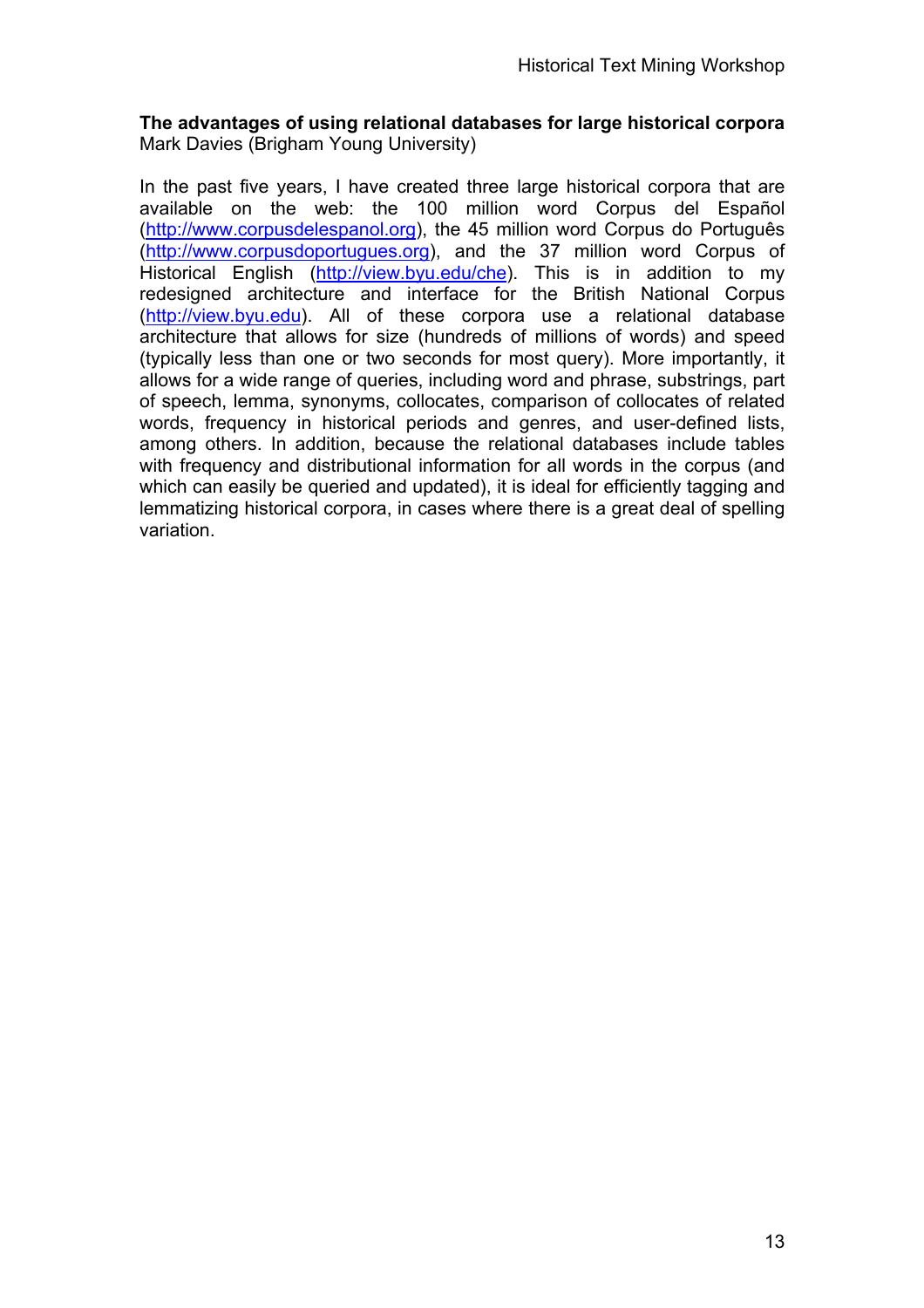### **Digitisation of historical texts at ProQuest and ways of accessing variant word forms**

Tristan Wilson (ProQuest Information and Learning)

ProQuest Information and Learning produce a number of web-based historical full-text databases, among them Early English Books Online and Literature Online. Some data is manufactured by us, some by partners. Ours is produced by manual keying or Optical Character Recognition, and stored in a hierarchical format, usually SGML.

The presentation will focus on variant word-forms, which can be a significant hindrance to comprehensive searches. The existing tools for dealing with this, browse or 'look for' lists, are valuable but have their shortcomings. We can handle general typographical variants by replacing likely letters automatically in search terms, but that's a bit clumsy and solves only a limited part of the problem. One promising approach is use of variant spelling databases. We want to keep up with present work on text mining, both to see what techniques or data have proven effective and to find out what our customers would like modern databases to offer.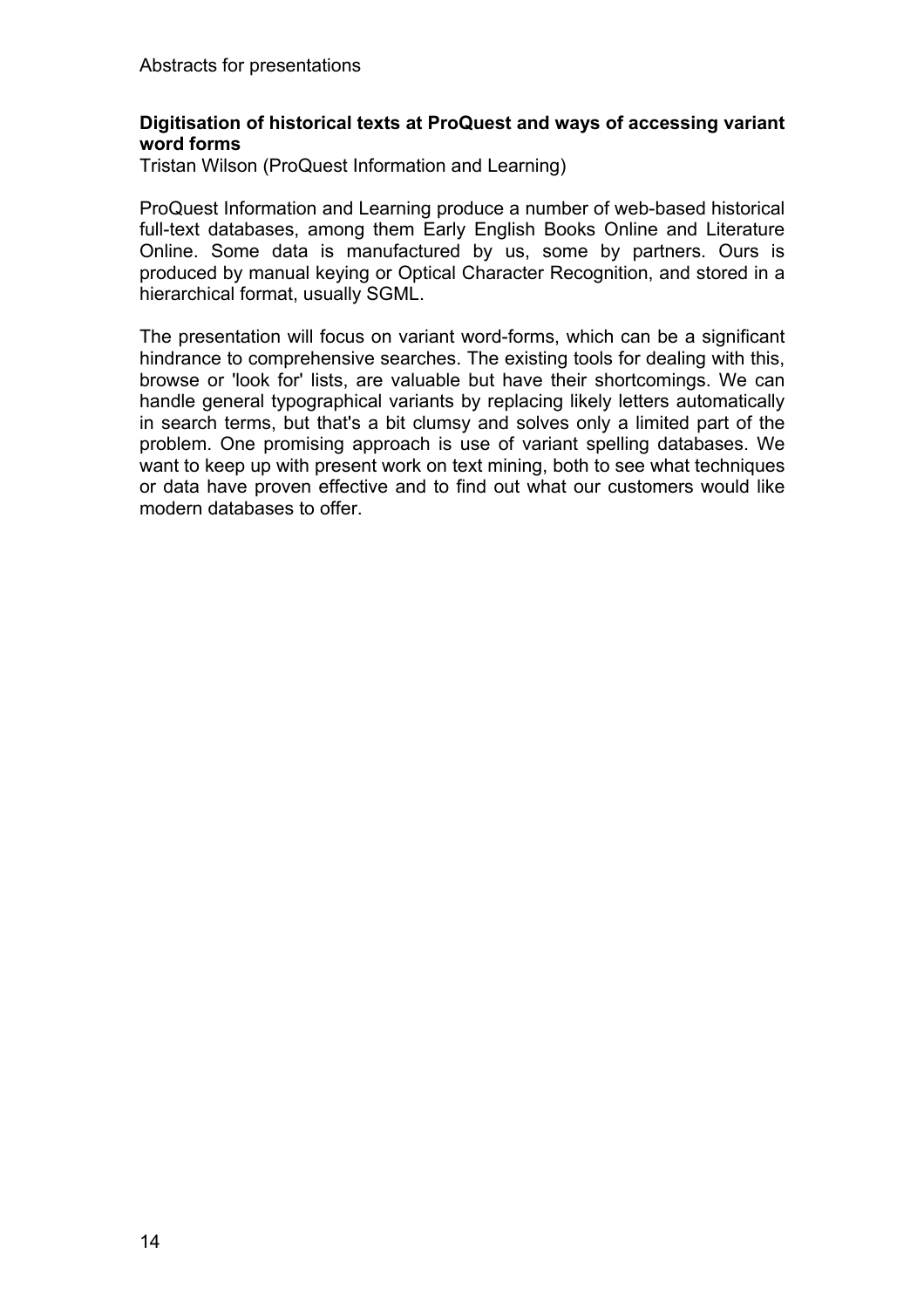# **Lessons Learned from Transcribing and Tagging the Newcastle Electronic Corpus of Tyneside English (NECTE)[6](#page-14-0) .**

Joan Beal (University of Sheffield) and Nicholas Smith (Lancaster University)

The NECTE corpus presented a number of problems not encountered by those producing corpora of standard varieties. The primary material consisted of audio recordings which needed to be orthographically transcribed and grammatically tagged. Preston (1985), Macaulay (1991), Kirk (1997) and Beal (2005) all note that representing vernacular Englishes orthographically, e.g. by using 'eye dialect' can be problematic on various levels. Apart from unwelcome associations with negative racial or social connotations, there are theoretical objections to devising non-standard spellings which represent certain groups of vernacular speakers, thus making their speech appear more differentiated from mainstream colloquial varieties than is warranted. In the first half of this paper, we outline the principles and methods adopted in devising an Orthographic Transcription Protocol for a vernacular corpus, and the challenges faced by the NECTE team in practice. Protocols for grammatical tagging have likewise been devised with standard varieties in mind. In the second half, we relate how existing tagging software (Garside and Smith 1997) was adapted to take account of the non-standard grammar of Tyneside English.

# References

- Beal, J. C. (2005) 'Dialect Representation in Texts' in *The Encyclopedia of Language and Linguistics* 2nd . edn. Elsevier, 531-8.
- Garside, R. and N. Smith. (1997) A hybrid grammatical tagger: CLAWS4. In Garside, R., G. Leech, A. McEnery (eds.) *Corpus Annotation: Linguistic Information from Computer Text Corpora*, 102-121. London: Longman.
- Kirk, J. (1997) 'Irish-English and contemporary literary writing', in Kallen, J. (ed.) *Focus on Ireland,* 190-205. Amsterdam: John Benjamins.
- Macaulay, R. K. S. (1991) '"Coz it izny spelt when they say it": displaying dialect in writing', *American Speech*, 66: 280-291.
- Preston, D. (1985) 'The Li'l Abner syndrome: written representations of speech', *American Speech,* 60 (4): 328-336.

<span id="page-14-0"></span> 6 www.ncl.ac.uk/necte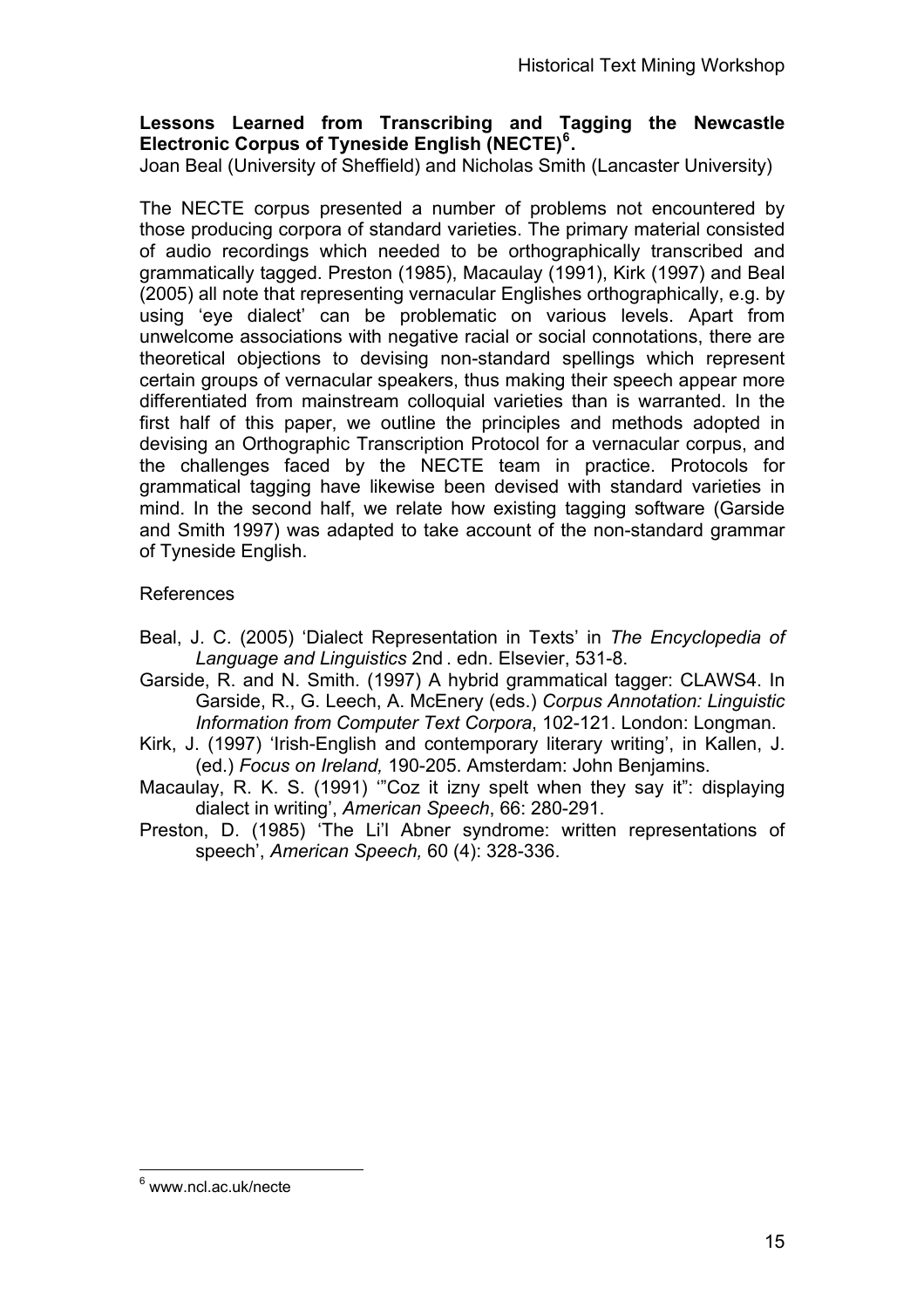# **Nineteenth Century Serials Edition Project**

Suzanne Paylor, Jim Mussell (Birkbeck College)

The move towards digitisation, both for the purposes of preservation and in order to develop new possibilities for historical research, is producing vast digital repositories of nineteenth-century printed matter. Typically consisting of searchable uncorrected OCR and facsimile images of the scanned pages these offer users the opportunity to interact with this material in new and exciting ways. However, if we are to exploit these fully scholars must develop tools for analysis and exploration which also help users to comprehend them as historical objects. We briefly explore the ways in which text mining might address this need by illuminating relationships between form and content, and outline the particular challenges faced by those applying such techniques to nineteenth-century serial literature.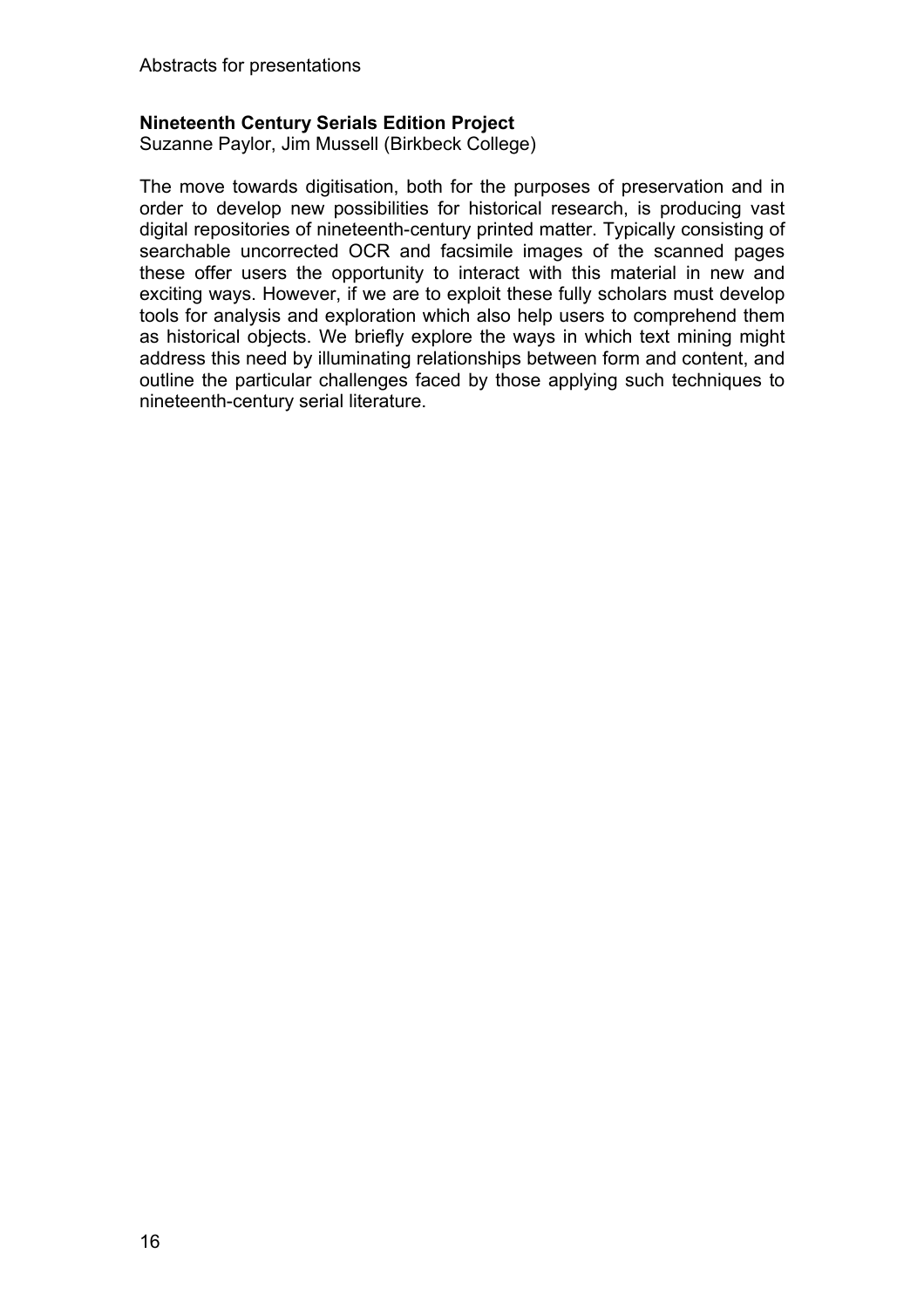# **The LICHEN Framework: A new toolbox for the exploitation of corpora**

Lisa Lena Opas-Hänninen, Tapio Seppänen, Ilkka Juuso and Matti Hosio (University of Oulu, Finland)

The LInguistic and Cultural Heritage Electronic Network (LICHEN) project focuses on the languages and cultures of the northern circumpolar region. The project aims to collect, preserve and disseminate information about the languages spoken there, thus also enabling research on them. Secondly, we are creating an electronic framework for the collection, management, online display, and exploitation of existing corpora of these languages, which is also applicable to other corpora that represent other varieties of languages.

Humanities scholars have studied linguistic, educational and social questions related to minority speakers but have been held back by the inability to process and analyse large quantities of data in an effective manner. Although a number of tools have been developed, they suffer from various restrictions, e.g. applicability is restricted, importing data is laborious, user interfaces and encoding standards are outdated, no support for multilinguality is included, or they promise more than they offer.

The LICHEN framework will address all these problems. It is intended to be the equivalent of an extendable toolbox for corpus linguists. The framework will attempt to offer much-needed functionality in an easy-to-use package, which is shaped and built-on according to real user needs. Initially emphasis will be given to the implementation of the text capabilities of the system, but other modalities (such as audio and video) will follow. The idea is to facilitate queries into a multimodal database (i.e. one that can handle text, sound, pictures, video, etc.) using both proven and novel ways of finding and displaying information. Metadata and metadata visualisation, particularly in conjunction with the new modalities, will be essential in achieving this. Tools and experiences from work carried out at the MediaTeam Oulu research group (Faculty of Engineering, University of Oulu) will be utilized here.

The framework will make migration of data to and from other tools straightforward by offering import and export features for commonly used programs. It will enable users to bring in their own data, which they can keep private or make public using the built-in web functionality, if they so wish. The database will also be capable of handling several different versions of any document (for example, revisions, interpretations or translations); these are linked, a feature that can be made use of in queries. Queries can be made using regular expressions, which may combine free-form text (words, phrases) and part-of-speech tags, for example.

 The framework will be implemented in the Java programming language making it platform independent and taking advantage of the many technology components developed for that language. Support for multiple languages and a variety of character encoding schemes will be important. New features can be added to any installation of the framework by downloading the desired toolboxes via a web update feature. We aim to establish and follow best engineering practices in all aspects of the framework.

We welcome the input of the linguistic research community into shaping the tools we are developing since our aim is to create something truly useful.